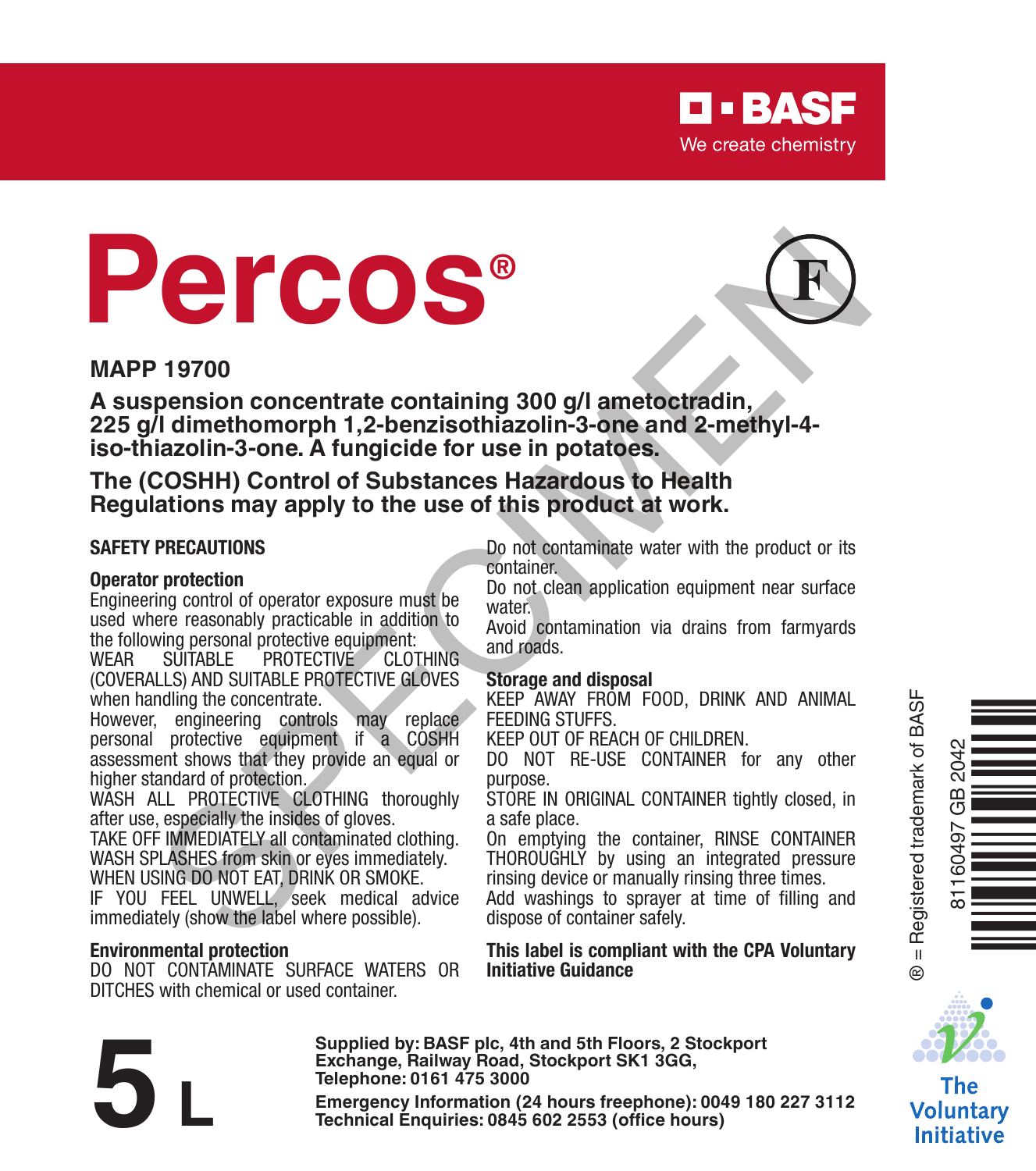# **Percos®**

**A suspension concentrate containing 300 g/l ametoctradin, 225 g/l dimethomorph 1,2-benzisothiazolin-3-one and 2-methyl-4 iso-thiazolin-3-one.**

# **IMPORTANT INFORMATION**

| Warning                                                                                                                                                                                                                                                                                                                                                                                                                                                                                |                                   |                                   |                               |
|----------------------------------------------------------------------------------------------------------------------------------------------------------------------------------------------------------------------------------------------------------------------------------------------------------------------------------------------------------------------------------------------------------------------------------------------------------------------------------------|-----------------------------------|-----------------------------------|-------------------------------|
| Harmful if swallowed.<br>May cause an allergic skin reaction.<br>Very toxic to aquatic life with long lasting effects.                                                                                                                                                                                                                                                                                                                                                                 |                                   |                                   |                               |
| If medical advice is needed, have product container or<br>label at hand.<br>Wear protective gloves/clothing/eye protection.<br>Avoid breathing mist/spray.<br>IF ON SKIN: Wash with plenty of soap and water.<br>If skin irritation or rash occurs: Get medical<br>advice/attention.<br>Dispose of contents/container to a licensed<br>hazardous-waste disposal contractor or collection<br>site except for empty clean containers which can be<br>disposed of as non-hazardous waste. |                                   |                                   |                               |
| To avoid risks to human health and the environment, comply with<br>the instructions for use.                                                                                                                                                                                                                                                                                                                                                                                           |                                   |                                   |                               |
| <b>IMPORTANT INFORMATION</b>                                                                                                                                                                                                                                                                                                                                                                                                                                                           |                                   |                                   |                               |
| FOR USE ONLY AS AN AGRICULTURAL FUNGICIDE, as directed below:                                                                                                                                                                                                                                                                                                                                                                                                                          |                                   |                                   |                               |
| Crop                                                                                                                                                                                                                                                                                                                                                                                                                                                                                   | <b>Maximum Individual</b><br>dose | <b>Maximum total dose</b>         | Latest time of<br>application |
| Potato                                                                                                                                                                                                                                                                                                                                                                                                                                                                                 | 0.8 litres product per<br>hectare | 3.2 litres product per<br>hectare | 7 days before harvest         |

# **READ THE LABEL BEFORE USE. USING THIS PRODUCT IN A MANNER THAT IS INCONSISTENT WITH THE LABEL MAY BE AN OFFENCE. FOLLOW THE CODE OF PRACTICE FOR USING PLANT PROTECTION PRODUCTS.**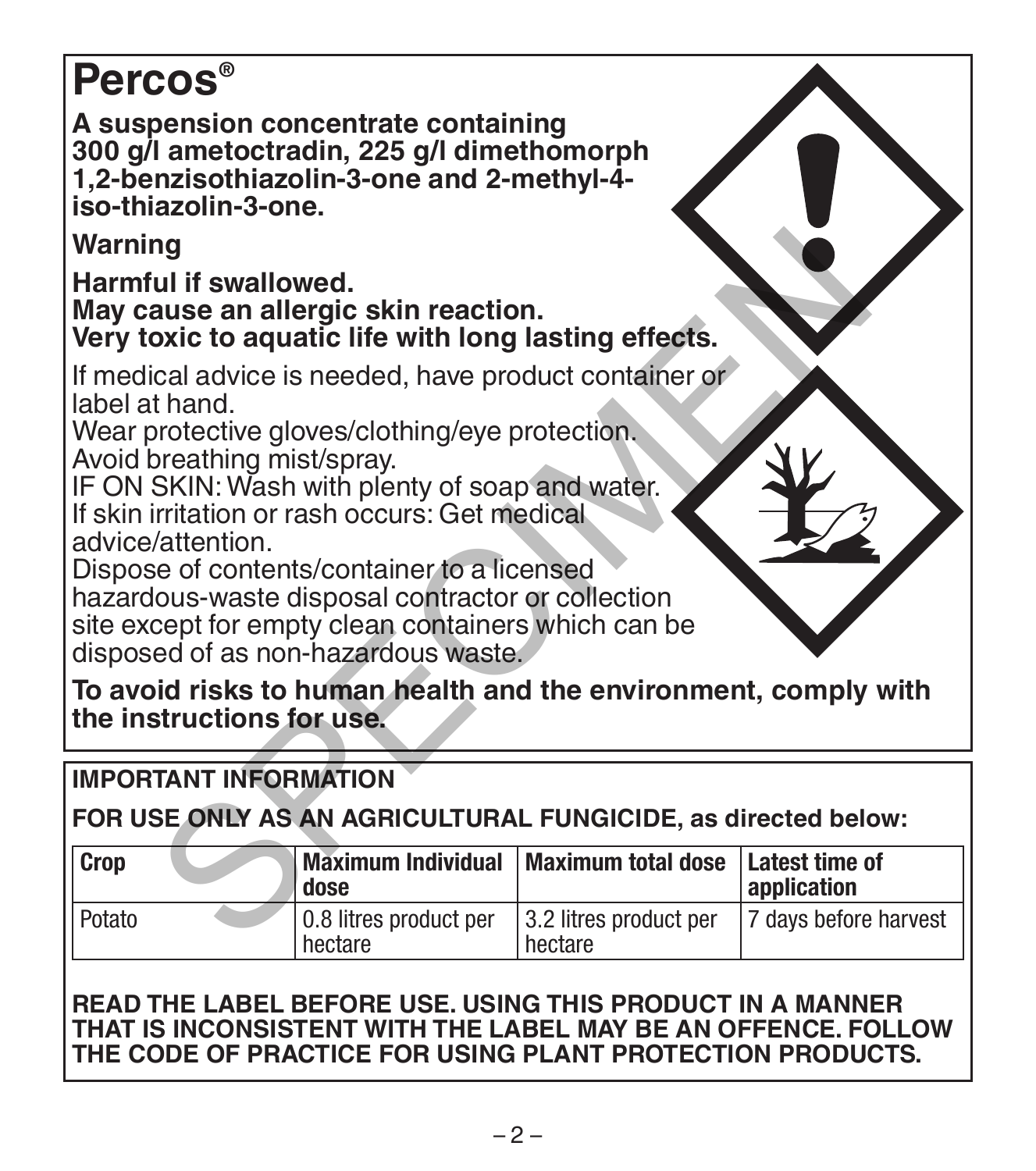# **DIRECTIONS FOR USE**

IMPORTANT: This information is approved as part of the Product Label. All instructions within this section must be read carefully in order to obtain safe and successful use of this product.

Percos is a fungicide with a combination of protectant, translaminar and locally systemic leaf activity for the control of foliar late blight (*Phytophthora infestans*) and the reduction of tuber blight in potatoes.

### **Disease control**

Percos will control foliar late blight on leaves and reduce the incidence of tuber blight when used as part of a full programme of correctly timed sprays.

### **Disease susceptibility**

Percos is most effective when applied as a protectant spray before the risk of blight occurs.

Percos will give effective protection against phenylamide resistant strains of late blight.

### **Resistance Management**

**GROUP 40 45 FUNGICIDES**

Percos contains a mixture of ametoctradin (a triazolo-pyrimidylamine, QxI fungicide) and dimethomorph (a CAA fungicide).

To minimize the risk of resistance developing, and in line with current FRAG-UK advice to use effective doses, use Percos at the recommended rate (0.8 l/ha). No more than 3 consecutive applications of Percos, and no more than a total of 4 applications of Percos per season should be applied. olight in potatoes.<br>
e control<br>
will control foliar late blight on leaves and reduce the incidence of tu<br>
ed as part of a full programme of correctly timed sprays.<br>
e susceptibility<br>
smost effective when applied as a prote

#### General advice:

Up to 6 applications of a CAA fungicide in mixture with a fungicide with a different mode of action, making up no more than half of the total number of intended late blight sprays per season, may be made.

No more than three consecutive applications of a CAA fungicide should be made.

Up to 6 applications of a Qxl fungicide in mixture with a fungicide with a different mode of action, making up no more than half of the total number of intended late blight sprays per season, may be made.

No more than three consecutive applications of a Qxl fungicide should be made.

Percos will control strains of late blight resistant to phenylamides. No cross resistance to phenylamide resistant strains of blight have been observed.

If an intensive blight control programme is necessary, include products with different modes of action. When fungicides with the same mode of action are used repeatedly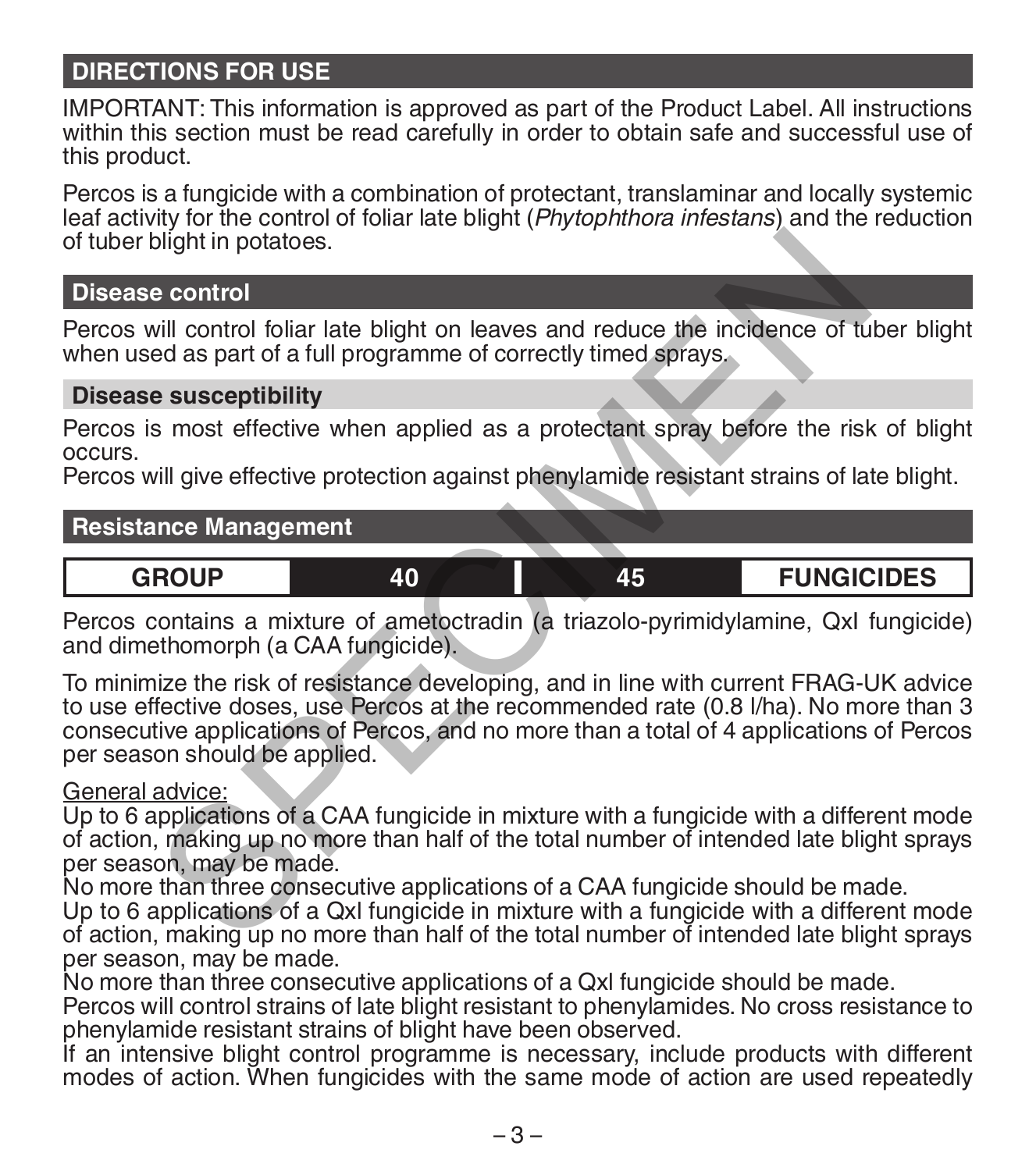over several years in the same field, naturally occurring less sensitive strains may survive, propagate and become dominant in that field. It is therefore advised that wherever possible spray programmes should include fungicides with differing modes of action. Percos contains active substances with two different modes of action. For further advice on resistance management for potato blight (Phytophthora infestans) contact your agronomist or specialist advisor and/or visit the FRAG-UK and Potato Council websites.

# **Crop Specific Information**

Percos can be used on all varieties of potato, including seed crops.

#### **Time of application**

#### **Foliar blight**

Percos should be applied as part of a repeat spray programme at 7 –10 day intervals, depending on disease pressure. As disease pressure and the risk of late blight infection increases, the interval should be shortened. Irrigated crops should be treated as high risk. pecific Information<br>
an be used on all varieties of potato, including seed crops.<br> **Specialism**<br> **Specialism**<br>
and deapplied as part of a repeat spray programme at 7 -10 day<br>
and on disease pressure. As disease pressure an

Applications of Percos should begin as soon as there is a risk of blight infection, or an official blight warning has been issued. In the absence of any warnings, applications should commence before the crop meets along the rows.

#### **Tuber blight**

To reduce the incidence of tuber blight at harvest, Percos should be used at the recommended dose and spray intervals from tuber initiation to complete haulm dessication.

#### **Rate of application**

0.8 l/ha.

**Mixing and Application**

### **Mixing**

Half fill the sprayer tank with clean water and start the agitation.

Add the required amount of Percos.

Add the remainder of the water and continue agitation until spraying is completed. Never prepare more spray solution than is required.

### **Application**

Apply as a medium spray, as defined by BCPC, in a water volume of 200 – 500 l/ha.<br>Select the appropriate water volume for the density of the crop, ensuring good coverage of the foliage and stems.

Percos is rainfast in 1 hour, providing application has been made to dry foliage and the spray has dried on the leaf.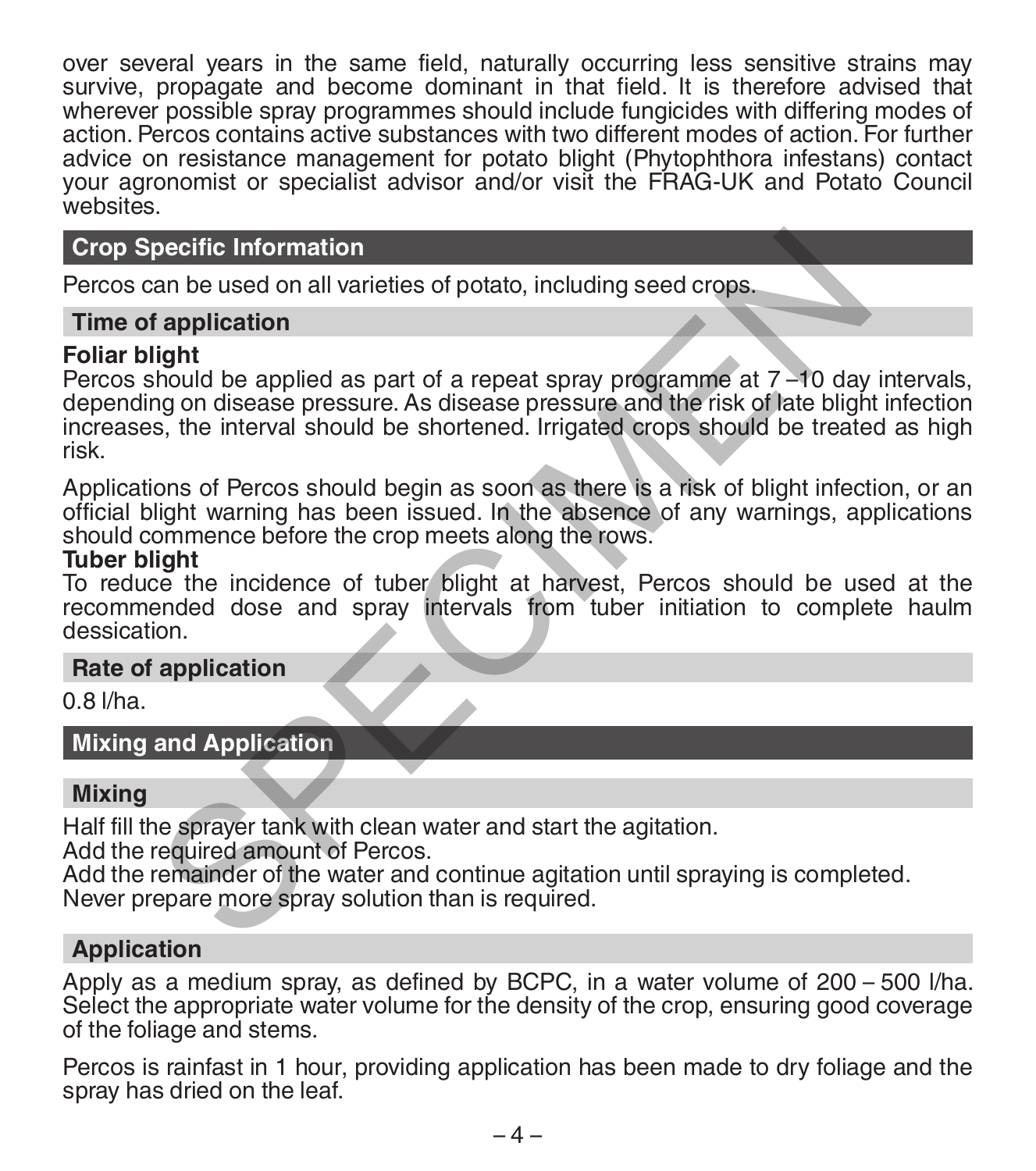## **Tank cleaning**

Wash sprayer thoroughly immediately after use, using clean water and following the sprayer cleaning quidance provided by the equipment manufacturer.

### **The following does not form part of the authorised label text.**

With many products there is a general risk of resistance developing to the active ingredients. For this reason a change in activity cannot be ruled out. It is generally impossible to predict with certainty how resistance may develop because there are so many crop and use connected ways of influencing this. We therefore have to exclude liability for damage or loss attributable to any such resistance that may develop. To help minimise any loss in activity the BASF recommended rate should in all events be adhered to.

Numerous, particularly regional or regionally attributable, factors can influence the activity of the product. Examples include weather and soil conditions, crop plant varieties, crop rotation, treatment times, application amounts, admixture with other products, appearance of organisms resistant to active ingredients and spraying techniques. Under particular conditions a change in activity or damage to plants cannot be ruled out. The manufacturer or supplier is therefore unable to accept any liability in such circumstances. All goods supplied by us are of high grade and we believe them to be suitable, but as we cannot exercise control over their mixing or use or the weather conditions during and after application, which may affect the performance of the material, all conditions and warranties, statutory or otherwise, as to the quality or fitness for any purpose of our goods are excluded and no responsibility will be accepted by us for any damage or injury whatsoever arising from their storage, handling, application or use; but nothing should be deemed to exclude or restrict any liability upon us which cannot be excluded or restricted under the provisions of the Unfair Contract Terms Act 1977 or any similar applicable law. the to predict with certainty how resistance may develop because the product with the partic with certainty how resistance may develop because the more of damage or loss attributable to any such resistance that may deter t

# **Section 6 of the Health and Safety at Work Act**

### **Additional Product Safety Information**

The product label provides information on a specific pesticidal use of the product; do not use otherwise, unless you have assessed any potential hazard involved, the safety measures required and that the particular use has "off-label" approval or is otherwise permitted under the Plant Protection Products Regulations.

The information on this label is based on the best available information including data from test results.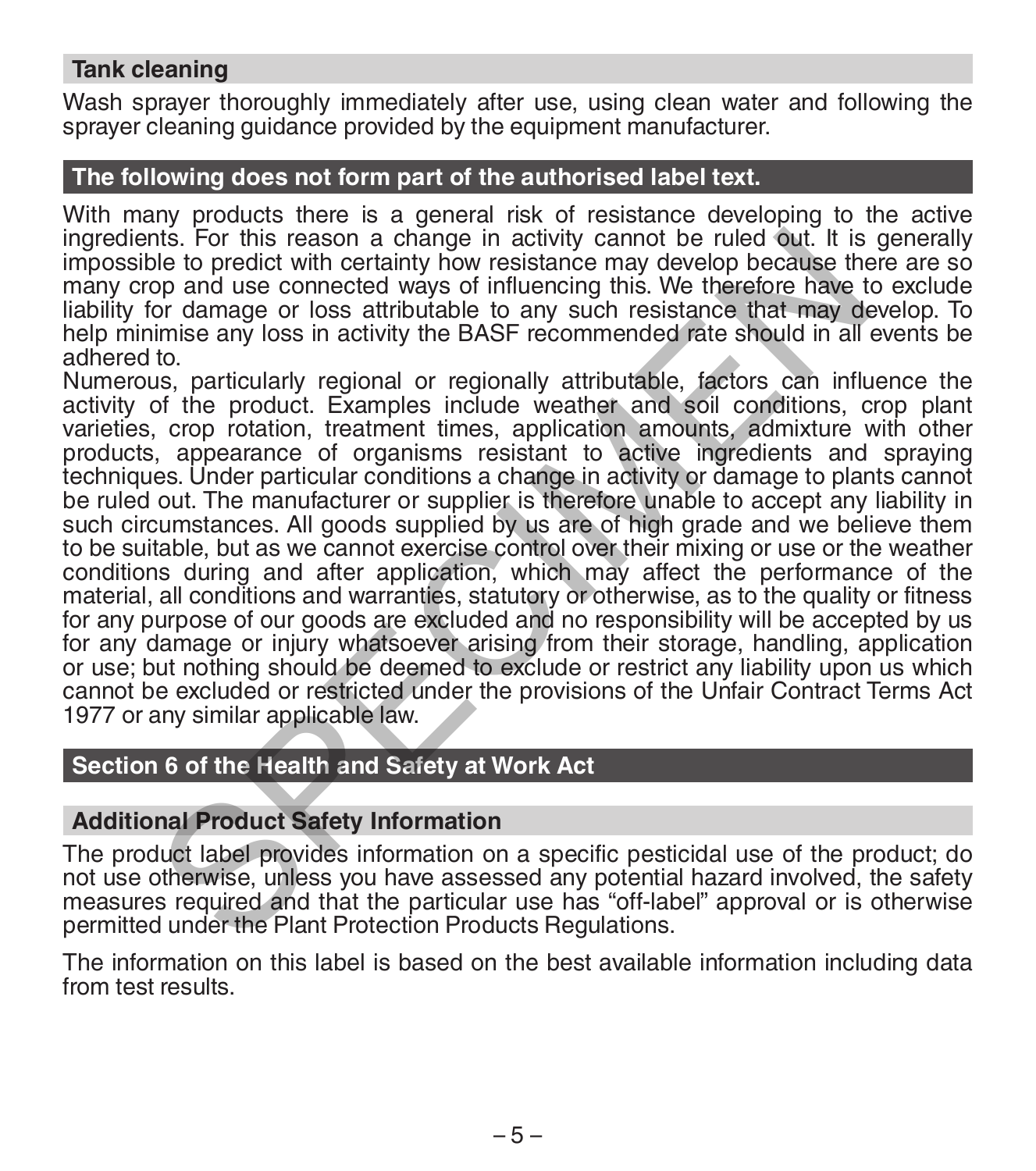# **Safety Data Sheet**

To access the Safety Data Sheet for this product scan the QR code or use the weblink below:



agricentre.basf.co.uk/Percos/MSDS

Alternatively, contact your supplier.